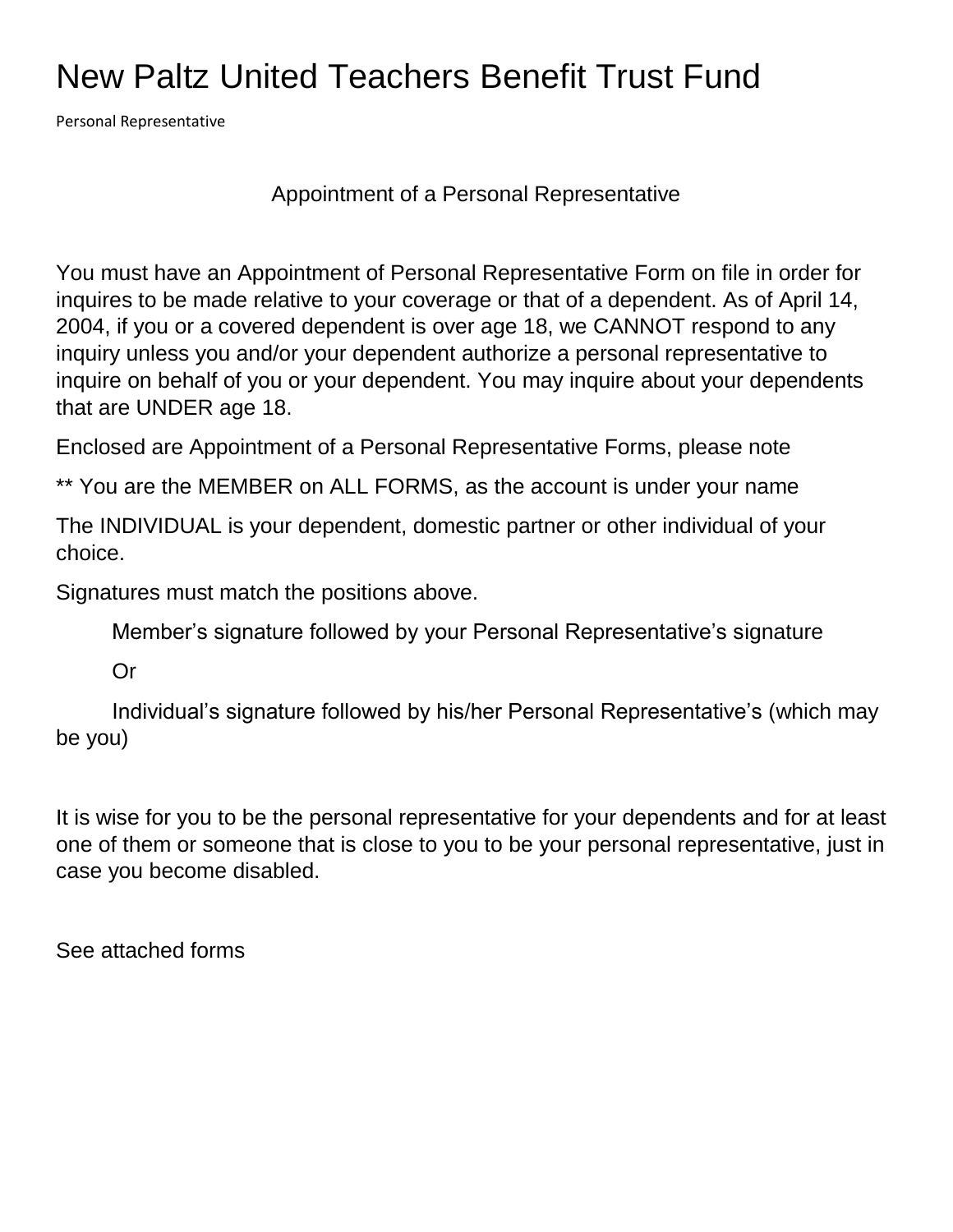## New Paltz United Teachers Benefit Trust Fund

Appointment of Personal Representative

#### Appointment of Personal Representative - FOR THE MEMBER

| Name and address of individual completing form (if other than member) Name: ________________________                                                                                                            |  |  |  |  |  |
|-----------------------------------------------------------------------------------------------------------------------------------------------------------------------------------------------------------------|--|--|--|--|--|
|                                                                                                                                                                                                                 |  |  |  |  |  |
| I hereby designate the following person as my personal representative: Relationship to MEMBER<br>City ______________________________State ______________Zip ______________Phone _______________________________ |  |  |  |  |  |

I hereby authorize the above named personal representative to act for me in receiving any protected health information that may be provided to me as a participant or beneficiary of the Plan.

Or

I hereby authorize my personal representative to act for me in receiving the following protected health information to conduct the following functions on my behalf: \_\_\_\_\_\_\_\_\_\_\_\_\_\_\_\_\_\_\_\_\_\_\_\_\_\_\_\_\_\_\_\_\_\_\_

\_\_\_\_\_\_\_\_\_\_\_\_\_\_\_\_\_\_\_\_\_\_\_\_\_\_\_\_\_\_\_\_\_\_\_\_\_\_\_\_\_\_\_\_\_\_\_\_\_\_\_\_\_\_\_\_\_\_\_\_\_\_\_\_\_\_\_\_\_\_\_\_\_\_\_\_\_\_\_\_\_\_\_\_\_\_\_\_\_\_\_\_\_\_\_\_\_\_

I understand that this appointment is subject to the plan's approval. If approved, this appointment will remain in effect unless revoked. I understand that I have the right to revoke this appointment at any time by submitting to the Plan, in writing, a statement indicating that intent.

| Signature of Member                  | Date |
|--------------------------------------|------|
| Signature of Personal Representative | Date |